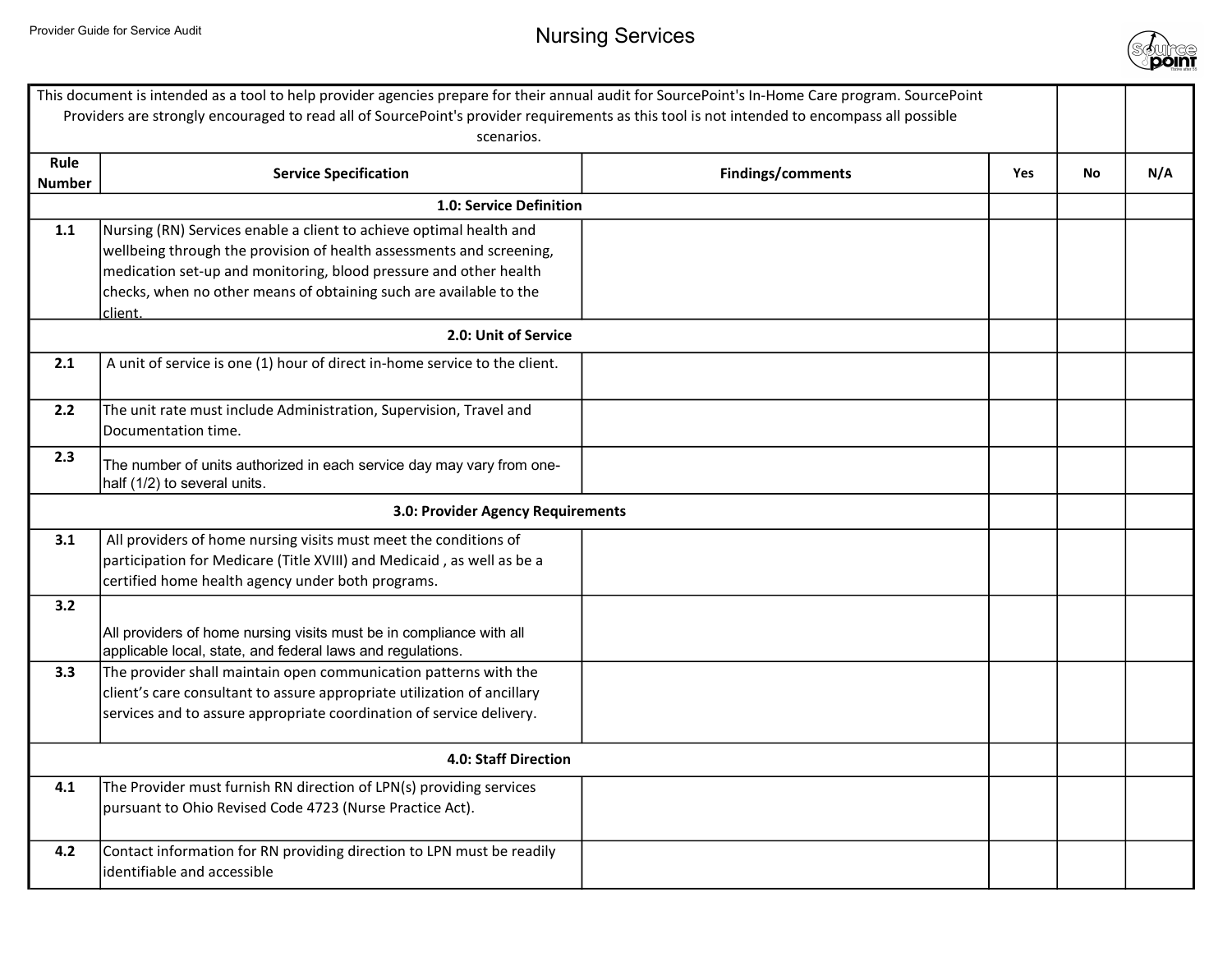

| Rule<br><b>Number</b> | <b>Service Specification</b>                                                                            | Findings/comments | Yes | <b>No</b> | N/A |
|-----------------------|---------------------------------------------------------------------------------------------------------|-------------------|-----|-----------|-----|
| 4.3                   | Revisions to client's care plan must be reviewed and approved by RN<br>providing direction to staff LPN |                   |     |           |     |
|                       | 5.0: Personnel Requirements: Licensed Nurse                                                             |                   |     |           |     |
| 5.1                   | <b>Registered Nurse</b>                                                                                 |                   |     |           |     |
| 5.1(a)                | Has current Ohio licensure as Registered Nurse                                                          |                   |     |           |     |
|                       | <b>AND</b>                                                                                              |                   |     |           |     |
| 5.1(b)                | 1-year experience as an RN                                                                              |                   |     |           |     |
|                       | <b>OR</b>                                                                                               |                   |     |           |     |
| 5.1(c)                | Has 4 years' experience in home health prior to obtaining nursing license                               |                   |     |           |     |
| 5.2                   | <b>Licensed Practice Nurse</b>                                                                          |                   |     |           |     |
| 5.2(a)                | 5.2(a): Has current Ohio licensure as Licensed Practical Nurse                                          |                   |     |           |     |
| 5.2(b)                | has 2-years' experience as Licensed Practical Nurse OR 4 years experience                               |                   |     |           |     |
|                       | in home health care prior to obtaining nursing license                                                  |                   |     |           |     |
|                       |                                                                                                         |                   |     |           |     |
| 5.2(c)                | Is under the direction of a Registered Nurse pursuant to Ohio                                           |                   |     |           |     |
|                       | Revised Code 4723 (Nurse Practice Act)                                                                  |                   |     |           |     |
|                       | 6.0: Documentation Requirements                                                                         |                   |     |           |     |
| 6.1                   | Providers of home nursing visits must maintain records which fully                                      |                   |     |           |     |
|                       | disclose the extent of services provided to each recipient. All records                                 |                   |     |           |     |
|                       | must be maintained in accordance with the conditions of participation                                   |                   |     |           |     |
|                       | required for Medicare certification. This includes but is not limited to the                            |                   |     |           |     |
|                       | following:                                                                                              |                   |     |           |     |
| 6.1(a)                | Clinical records in accordance with accepted professional standards.                                    |                   |     |           |     |
| 6.1(b)                | Signed and dated visit or clinical notes for each home nursing visit                                    |                   |     |           |     |
|                       | including description of signs or symptoms, services rendered, patient                                  |                   |     |           |     |
|                       | reaction, any change in patient condition, and any instruction given to                                 |                   |     |           |     |
|                       | either the patient or family member.                                                                    |                   |     |           |     |
| 6.1 (C)               | Visit/clinical notes/report signed and dated by client/caregiver                                        |                   |     |           |     |
|                       |                                                                                                         |                   |     |           |     |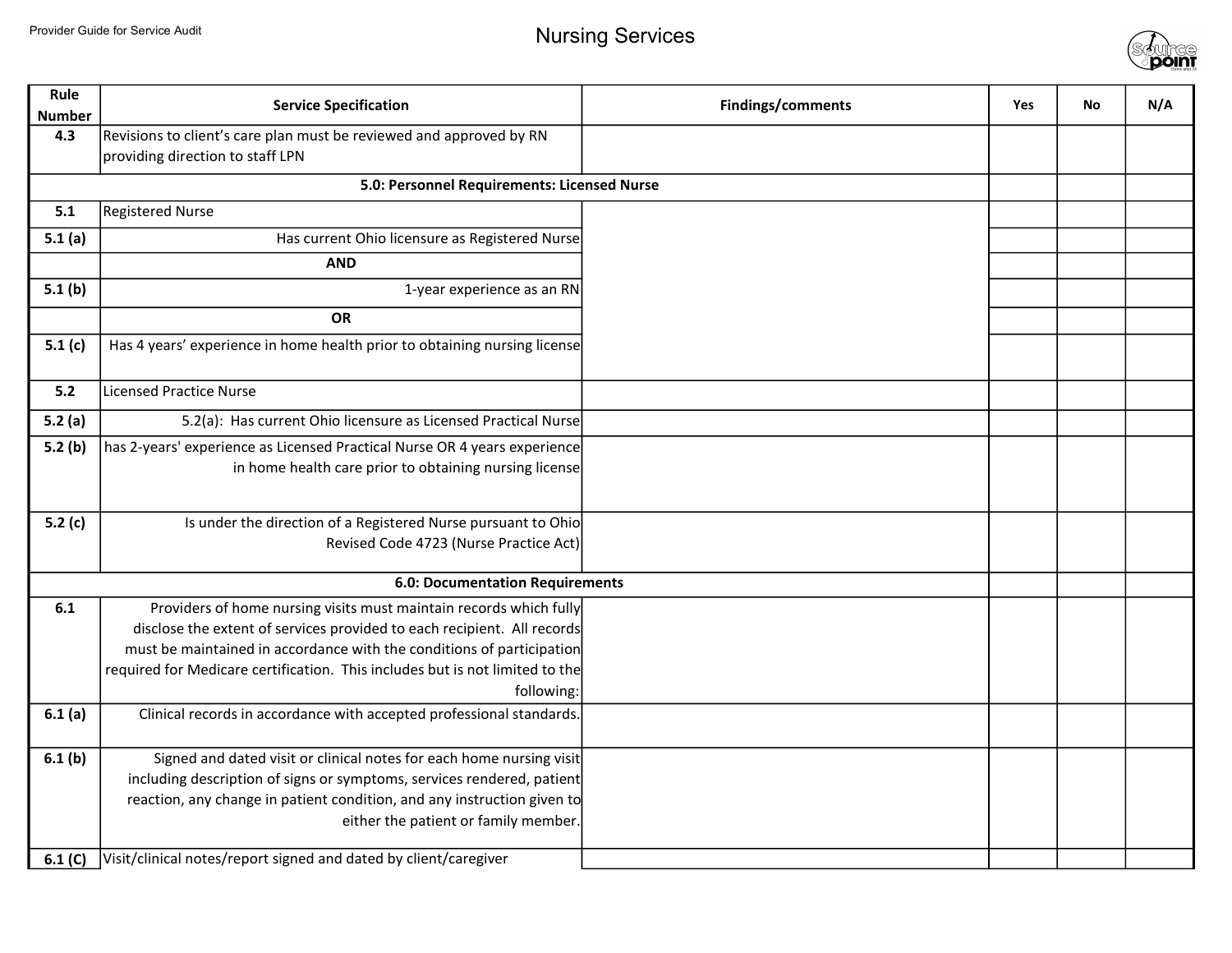

| Rule<br><b>Number</b> | <b>Service Specification</b>                                                                                                    | <b>Findings/comments</b> | Yes | No | N/A |
|-----------------------|---------------------------------------------------------------------------------------------------------------------------------|--------------------------|-----|----|-----|
| 6.2                   | Providers must maintain written information that documents compliance<br>with the minimum requirements of provider eligibility. |                          |     |    |     |